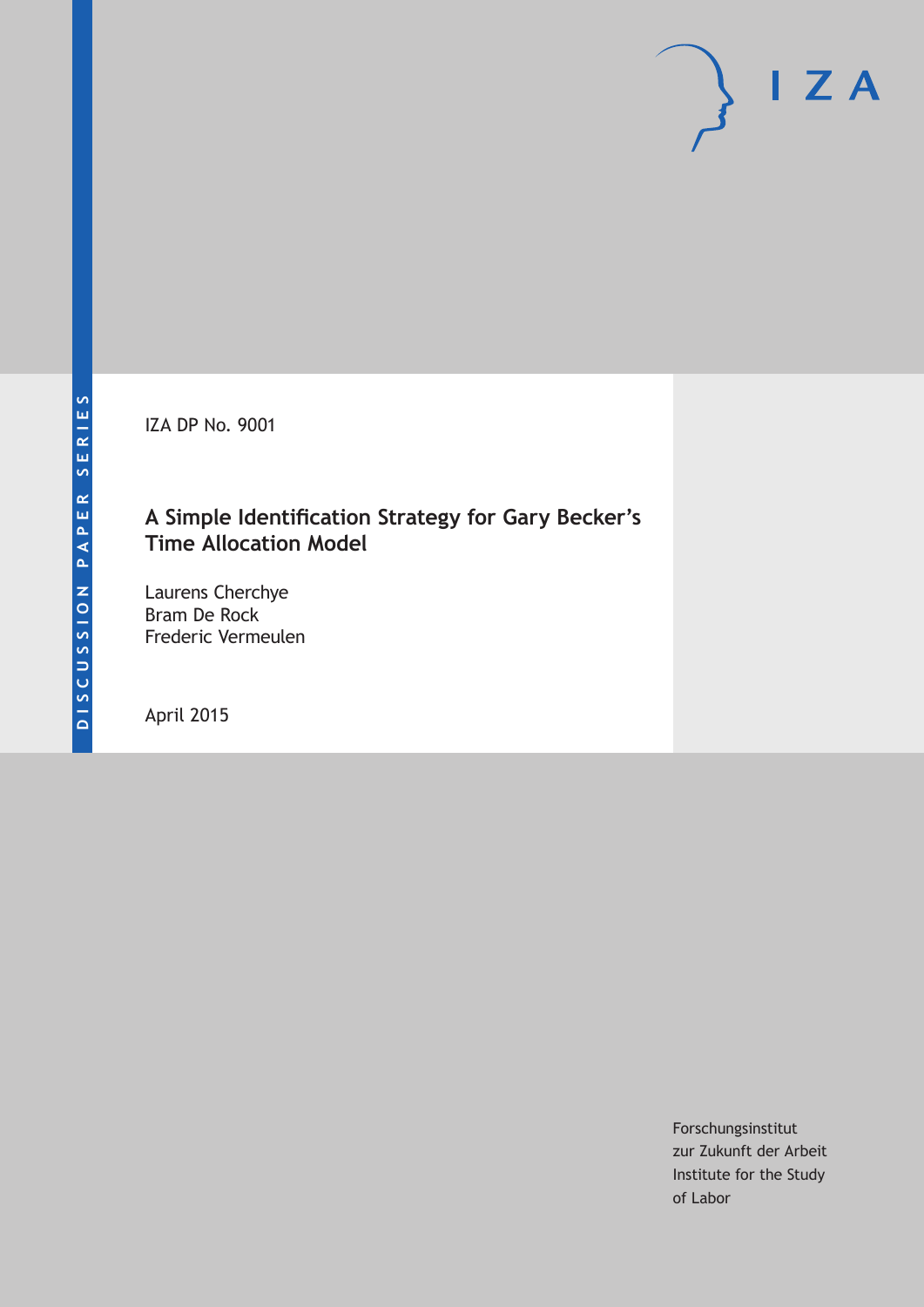# **A Simple Identification Strategy for Gary Becker's Time Allocation Model**

### **Laurens Cherchye**

*CES, University of Leuven*

### **Bram De Rock**

*ECARES, Université Libre de Bruxelles*

#### **Frederic Vermeulen**

*University of Leuven and IZA*

### Discussion Paper No. 9001 April 2015

IZA

P.O. Box 7240 53072 Bonn **Germany** 

Phone: +49-228-3894-0 Fax: +49-228-3894-180 E-mail: iza@iza.org

Any opinions expressed here are those of the author(s) and not those of IZA. Research published in this series may include views on policy, but the institute itself takes no institutional policy positions. The IZA research network is committed to the IZA Guiding Principles of Research Integrity.

The Institute for the Study of Labor (IZA) in Bonn is a local and virtual international research center and a place of communication between science, politics and business. IZA is an independent nonprofit organization supported by Deutsche Post Foundation. The center is associated with the University of Bonn and offers a stimulating research environment through its international network, workshops and conferences, data service, project support, research visits and doctoral program. IZA engages in (i) original and internationally competitive research in all fields of labor economics, (ii) development of policy concepts, and (iii) dissemination of research results and concepts to the interested public.

<span id="page-1-0"></span>IZA Discussion Papers often represent preliminary work and are circulated to encourage discussion. Citation of such a paper should account for its provisional character. A revised version may be available directly from the author.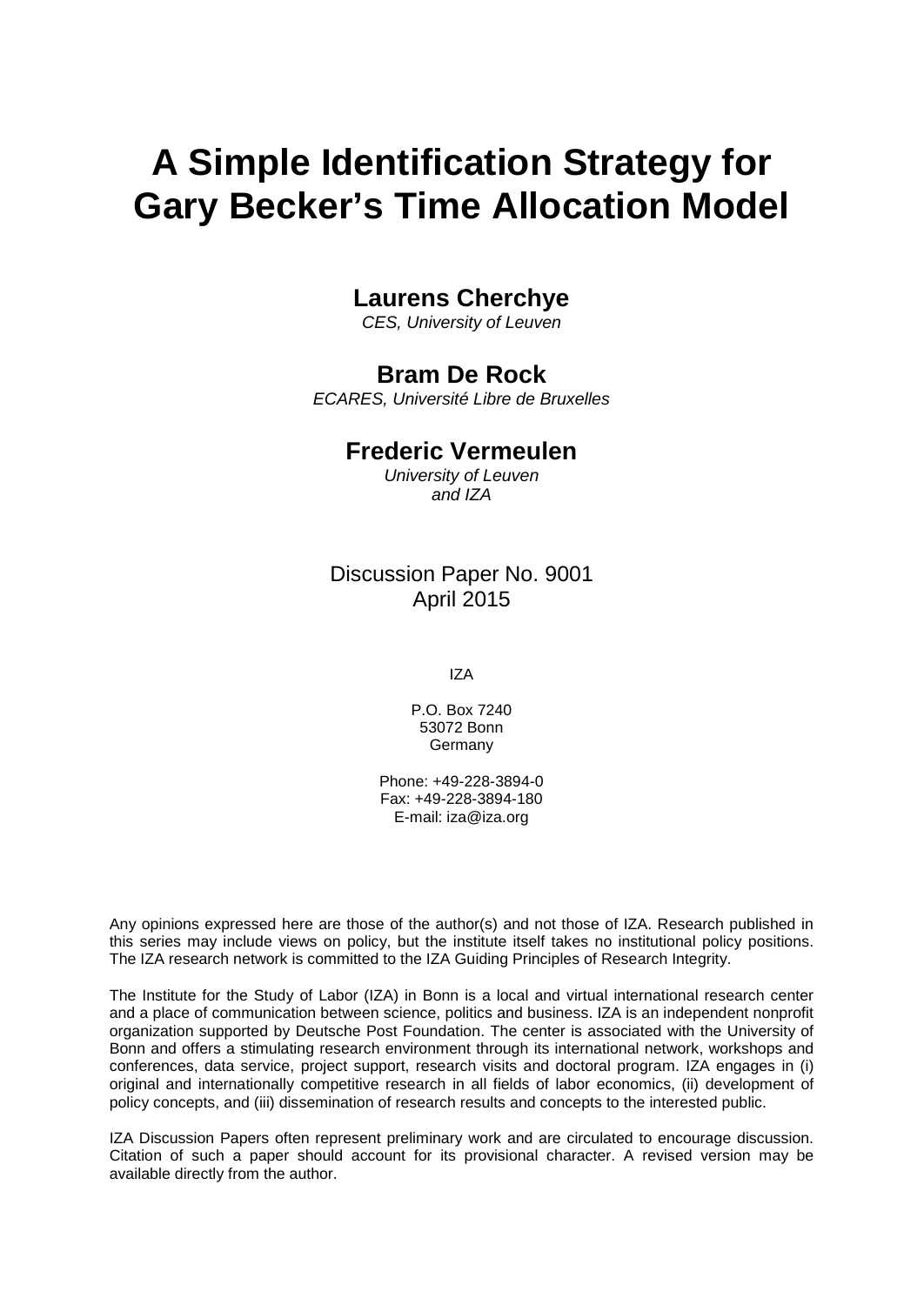IZA Discussion Paper No. 9001 April 2015

# **ABSTRACT**

# **A Simple Identification Strategy for Gary Becker's Time Allocation Model[\\*](#page-1-0)**

The implementation of Gary Becker's (1965) time allocation model is hampered by the fact that values of the different time uses are usually not observed. In practice, one often assumes that the value of time is uniform across time uses by using market wages. This approach implies a fundamental identification problem. We demonstrate that the identification problem can be solved if production shifters are available.

JEL Classification: D11, D12, D13

Keywords: time use, home production, identification, production shifter

Corresponding author:

Frederic Vermeulen Department of Economics University of Leuven Naamsestraat 69 3000 Leuven Belgium E-mail: [frederic.vermeulen@kuleuven.be](mailto:frederic.vermeulen@kuleuven.be)

We would like to thank James Heckman for an inspiring conversation, and Arthur Lewbel and participants of the Royal Economic Society 2015 Conference in Manchester for useful suggestions. Laurens Cherchye gratefully acknowledges the European Research Council (ERC) for his Consolidator Grant 614221. Part of this research is also funded by the FWO (Research Fund-Flanders). Bram De Rock gratefully acknowledges the European Research Council (ERC) for his starting grant 263707. Part of this research is also funded by BELSPO. Frederic Vermeulen gratefully acknowledges financial support from the Research Fund KU Leuven through the grant STRT/12/001 and from the FWO through the grant G057314N.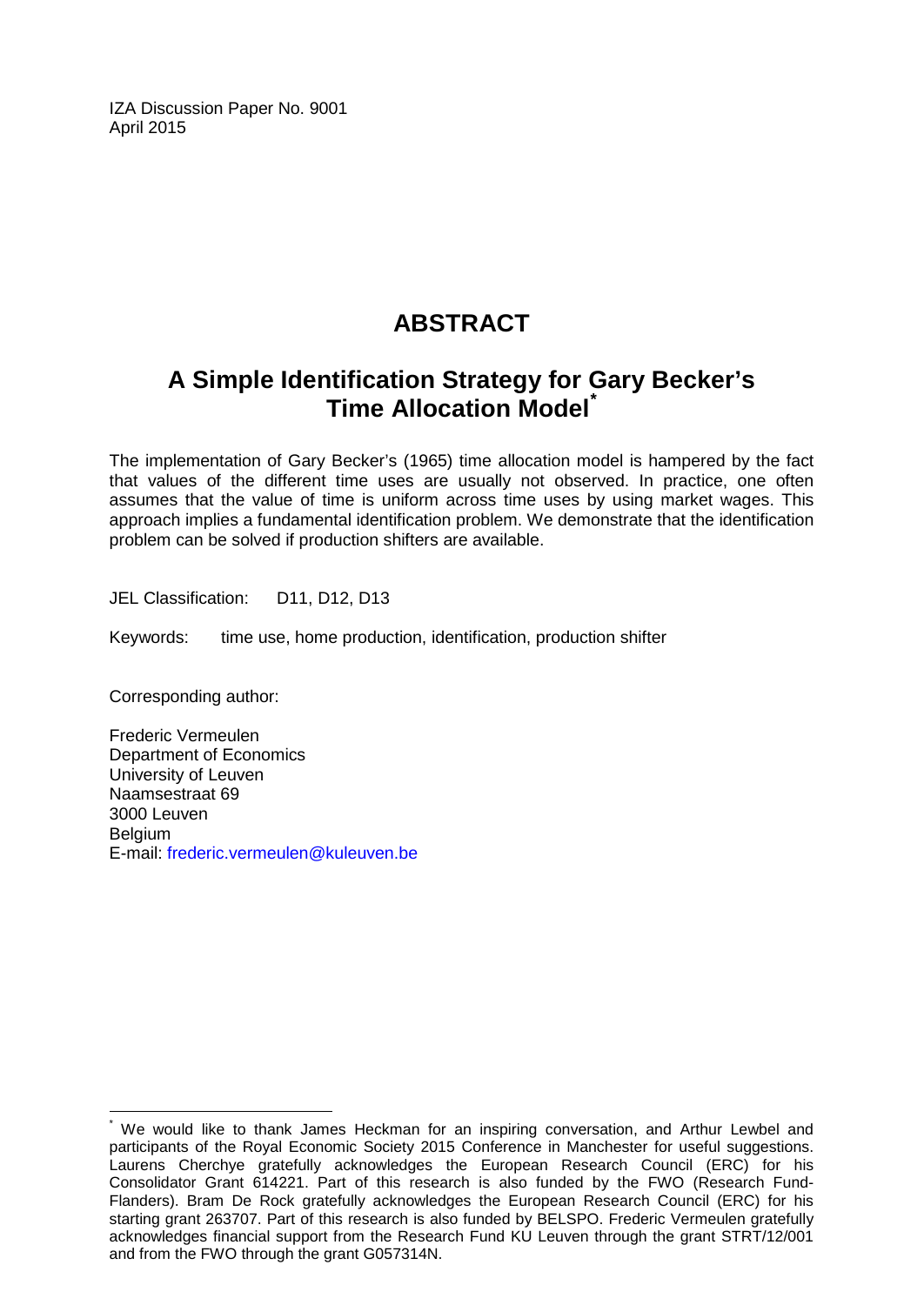### 1 Introduction

About half a century ago, Gary Becker published the classic paper "A theory of the allocation of time" in the *Economic Journal*. Together with Gorman (1956) and Lancaster (1966), this seminal work laid the foundations of the household production theory. It had an enormous influence on the subsequent literature (see Chiappori and Lewbel, 2014, and Heckman, 2014). The key characteristic of Becker's time allocation model is that households combine market goods and time uses to produce nonmarket goods, which directly provide utility. This beautiful theory though is faced with an important empirical issue that is related to the lack of observability of the 'prices' of the different time uses. The usual approach then is to assume that the prices of female and male time uses are uniform and equal to their respective wages. However, this approach is faced with a fundamental identification problem.

In this short note, we present a simple approach to solve this identification issue. The approach is based on the observability of a set of variables that are related to the total factor productivities associated with the production of the nonmarket goods. Interestingly, as we will discuss, there exists a close conceptual relationship between these production shifters and the notion of stable tastes that Stigler and Becker (1977) considered in their seminal contribution.

The rest of the note is structured as follows. We present Becker's (1965) time allocation model in Section 2. In Section 3, we present the identification problem associated with the empirical implementation of the theoretical model. We discuss our simple solution to obtain identification in Section 4. Section 5 concludes.

### 2 Becker's time allocation model

In what follows, we focus on Becker's (1965) setting in which households are assumed to behave as single decision makers with rational preferences.<sup>1</sup> A household is assumed to derive utility from the consumption of nonmarket goods ('basic commodities' in Becker's words). Examples of such nonmarket goods are a clean home, eating or child rearing. These nonmarket goods are produced by means of market goods and time. Let us denote nonmarket goods by the vector  $\mathbf{z} = (z^1, ..., z^k)'$ . Market goods and time used in the production of nonmarket good *i* are denoted by the vectors  $q^i$  and  $t^i$  respectively, while they are associated with the price vector  $p^i$  and the vector  $w^i$  that captures the values of the different time uses. In what follows, we will denote the vector of time spent on market labor by  $\mathbf{t}^m$  while  $\mathbf{w}^m$  are the associated market wages. The former vector of time use consists of, for example, female and male time spent on market labor, or the time spent on various jobs. The market goods are financed by means of earnings  $w^m' t^m$ and nonlabor income  $y$ . A household's preferences over nonmarket goods is represented

<sup>&</sup>lt;sup>1</sup>At this point, this implies no loss in generality for our discussion. We will come back to this in our concluding section, where we consider more general consumption models that explicitly include intra-household allocation issues.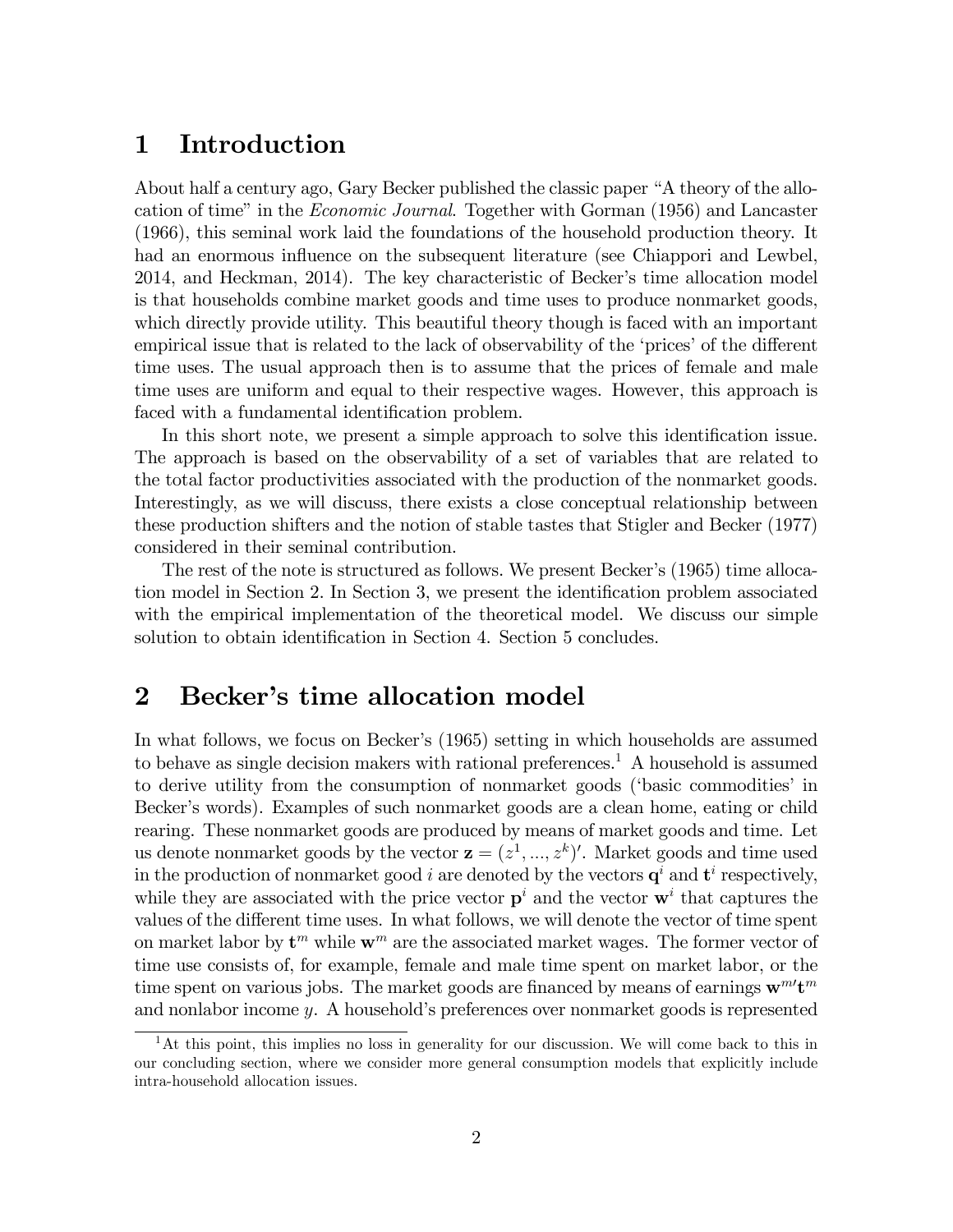by a utility function  $u$ , which is strictly increasing, twice continuously differentiable and quasi-concave in its arguments z. Each nonmarket good i, with  $i = 1, ..., k$ , is associated with a production function  $f^i$  in the following way:

$$
z^i = f^i(\mathbf{q}^i, \mathbf{t}^i),\tag{1}
$$

where  $f^i$  is strictly increasing, twice continuously differentiable and concave in its arguments. Following Pollak and Wachter (1975), we further assume that there are constant returns to scale in the household technologies and that there is nonjointness in production: a given input can only be used for the production of a sole nonmarket good.

The household's maximization problem is then equal to:

$$
\max_{\mathbf{z},\mathbf{q}^1,\ldots,\mathbf{q}^k,\mathbf{t}^1,\ldots,\mathbf{t}^k,\mathbf{t}^m} u(\mathbf{z})
$$
(2)

subject to

$$
z^{i} = f^{i}(\mathbf{q}^{i}, \mathbf{t}^{i}) \text{ with } i = 1, ..., k,
$$
\n(3)

$$
\sum_{i=1}^{k} \mathbf{p}^{i} \mathbf{q}^{i} = y + \mathbf{w}^{m} \mathbf{t}^{m}, \qquad (4)
$$

$$
\sum_{i=1}^{k} \mathbf{t}^{i} = \mathbf{T} - \mathbf{t}^{m}, \tag{5}
$$

where  $\bf{T}$  is a vector that gives the total time available (for females and males for example). An important insight by Becker (1965) is that time can be converted in market goods by using less time in the home production process and more time spent on the labor market. As a result, the constraints (4) and (5) can be rewritten as the single full income constraint:

$$
\sum_{i=1}^{k} \mathbf{p}^{i} \mathbf{q}^{i} + \mathbf{w}^{m} \sum_{i=1}^{k} \mathbf{t}^{i} = y + \mathbf{w}^{m} \mathbf{T}.
$$
 (6)

The implication of the constant returns to scale assumption in addition to nonjointness in production is that the cost function  $c$ , which gives the minimum outlay on inputs needed to produce a vector of nonmarket goods **z** for given prices  $(\mathbf{p}^1, ..., \mathbf{p}^k)$  and wages  $(\mathbf{w}^1, ..., \mathbf{w}^k)$  can be rewritten as:

$$
c(\mathbf{p}^1, ..., \mathbf{p}^k, \mathbf{w}^1, ..., \mathbf{w}^k, \mathbf{z}) = \sum_{i=1}^k c^i(\mathbf{p}^i, \mathbf{w}^i, z^i) = \sum_{i=1}^k b^i(\mathbf{p}^i, \mathbf{w}^i) z^i,
$$
(7)

where  $\mathbf{q}^i = \frac{\partial c^i(\mathbf{p}^i, \mathbf{w}^i, z^i)}{\partial \mathbf{p}^i}$  and  $\mathbf{t}^i = \frac{\partial c^i(\mathbf{p}^i, \mathbf{w}^i, z^i)}{\partial \mathbf{w}^i}$  equal the demand for market goods and time for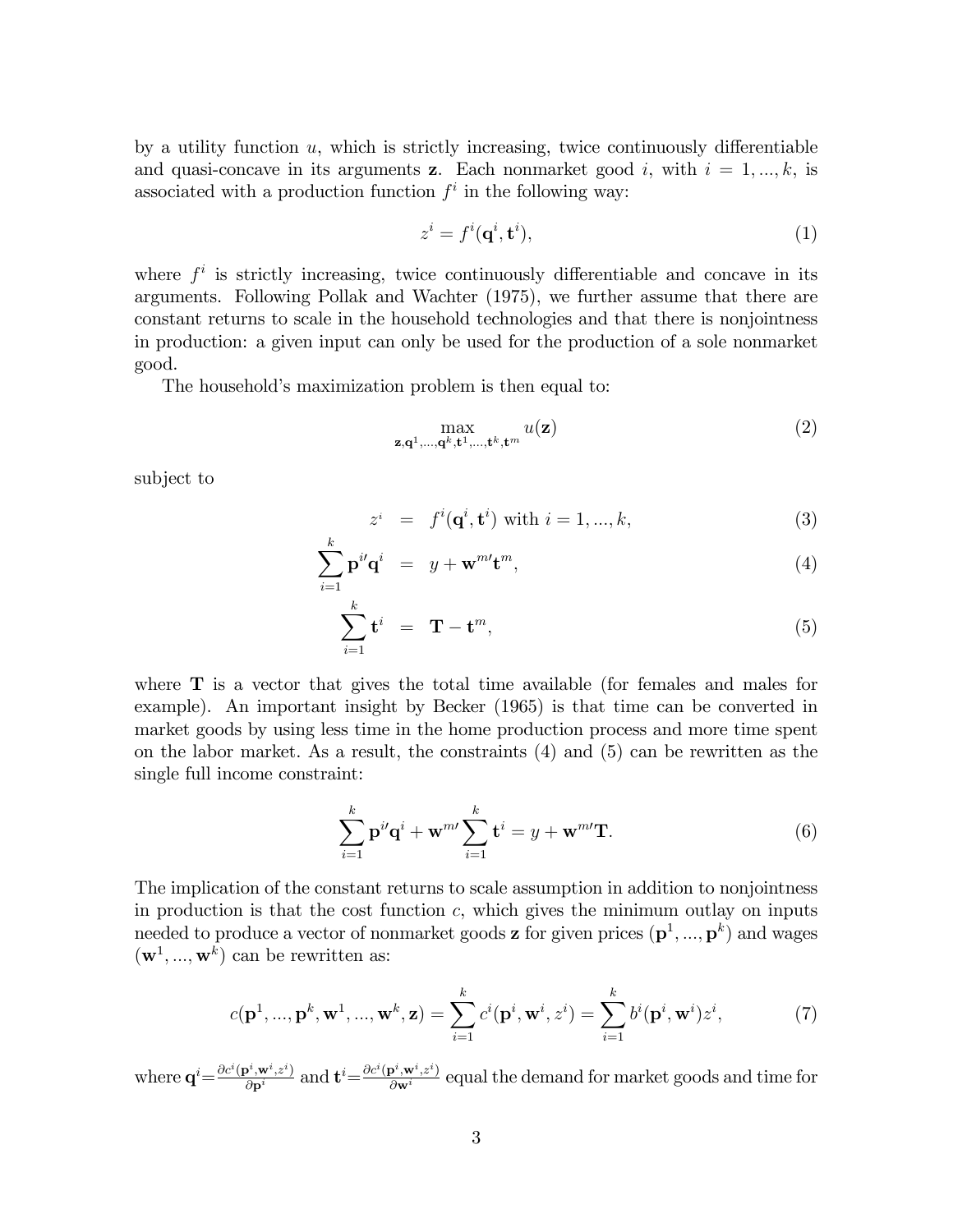a given  $z^i$ . Further, we have that  $\frac{\partial c^i(\mathbf{p}^i, \mathbf{w}^i, z^i)}{\partial z^i} = b^i(\mathbf{p}^i, \mathbf{w}^i)$ . This index can be interpreted as the full cost of one unit of the nonmarket good  $i$ , which depends on the prices of the market goods and the time uses needed in this good's production process. Making the appropriate substitutions, we can then rewrite the full income constraint (6) as:

$$
\sum_{i=1}^{k} b^{i}(\mathbf{p}^{i}, \mathbf{w}^{i})z^{i} = y + \mathbf{w}^{m} \mathbf{T}.
$$
\n(8)

The combination of the household's utility function  $u$  with the above full income constraint is now very similar to a standard consumption allocation problem that aims at choosing the utility maximizing bundle **z** for given prices  $b^{i}(\mathbf{p}^{i}, \mathbf{w}^{i})$ , with  $i = 1, ..., k$ , and a given full income  $y+\mathbf{w}^{m}$ . As Heckman (2014) noted, this is actually an instance of Gorman's (1959) separability analysis, where the utility function  $u$  is separable in the arguments to produce the nonmarket goods z and the production functions exhibit nonjointness and constant returns to scale. More specifically, in the first stage, households optimally allocate budgets  $b^{i}(\mathbf{p}^{i}, \mathbf{w}^{i})z^{i}$  to each nonmarket good, with  $i = 1, ..., k$ , where the budgets depend on the price indices  $b^{i}(\mathbf{p}^{i}, \mathbf{w}^{i})$  and the full income. In a second stage, the households maximize each  $z^i$  subject to the prices of market goods and time uses used in its production and the budget determined in the first stage.

### 3 A fundamental identification problem

A potential problem associated with the empirical implementation of the time allocation model is that the nonmarket goods z are usually unobserved. As we will demonstrate later, this is no real issue. A far more important problem is that the values of the different time uses are usually not observable. A popular approach to deal with this problem is to assume that each household member's possible time uses have a uniform price, which equals that individualís market wage. However, this approach is faced with a fundamental identification problem, in the sense that different structural models are observationally equivalent.

This can be demonstrated as follows. Let us first focus on the optimal choice of inputs to produce given amounts of nonmarket goods z. Recall that this is the second stage of Gormanís separability analysis that was described in Section 2. The household's optimal choices of the inputs in the household production technologies are observable functions of the total budget spent on nonmarket good  $i$ , denoted by  $y^i$ , the household members' market wages  $\mathbf{w}^m$  and the prices  $\mathbf{p}^i$  (with  $i = 1, ..., k$ ):

$$
\mathbf{q}^i = \mathbf{g}_q^i(\mathbf{p}^i, \mathbf{w}^m, y^i), \n\mathbf{t}^i = \mathbf{g}_t^i(\mathbf{p}^i, \mathbf{w}^m, y^i).
$$
\n(9)

The observability of these functions implies that the household production functions  $f^i$ , with  $i = 1, ..., k$ , that give rise to the nonmarket goods z, can be recovered up to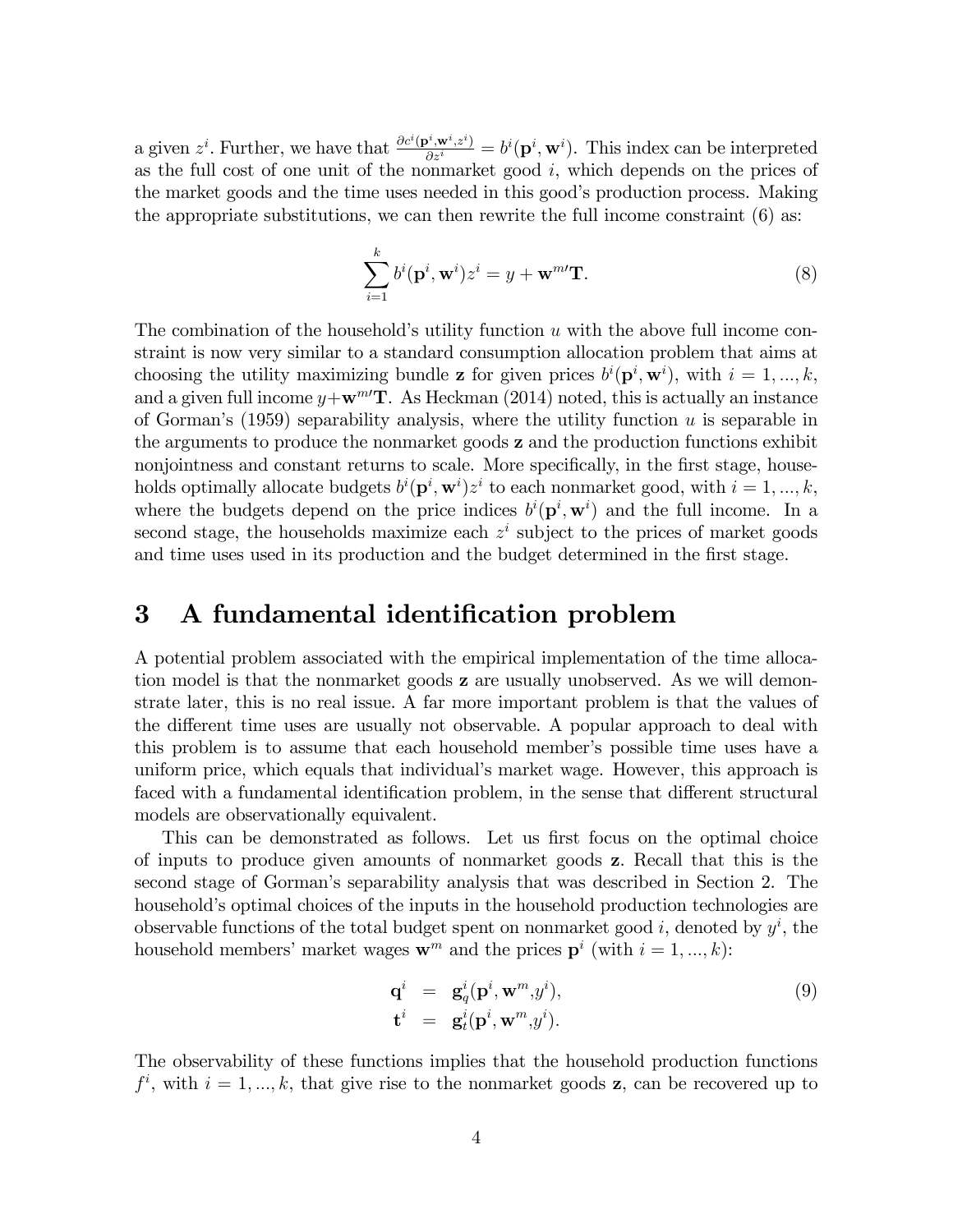a monotonically increasing transformation. This is a direct application of integrability results in standard demand analysis. More specifically, the observed Marshallian demand functions (9) can be rewritten as (with  $i = 1, ..., k$ ):

$$
\begin{array}{ccc} \displaystyle \frac{\partial c^i(\mathbf{p}^i,\mathbf{w}^m,z^i)}{\partial \mathbf{p}^i} &=& \mathbf{g}^i_q\big(\mathbf{p}^i,\mathbf{w}^m,c^i(\mathbf{p}^i,\mathbf{w}^m,z^i)\big),\\ \displaystyle \frac{\partial c^i(\mathbf{p}^i,\mathbf{w}^m,z^i)}{\partial \mathbf{w}^m} &=& \mathbf{g}^i_t(\mathbf{p}^i,\mathbf{w}^m,c^i(\mathbf{p}^i,\mathbf{w}^m,z^i)), \end{array}
$$

which is a system of partial differential equations to be solved for the cost function  $c^i$ as a function of market prices  $p^i$  and market wages  $w^m$ . A necessary and sufficient condition to find a proper cost function associated with nonmarket good  $i$  is that the observed demand equations satisfy Slutsky symmetry and negativity. As is well-known from standard demand analysis, the household production functions, given the fact that outputs are unobserved, are only identified up to a monotone increasing transformation. Note that, given constant returns to scale, the possible transformations are those that imply homothetic technologies. The chosen cardinalization is a matter of normalization though.

Up to now, we were able to identify the household production technologies represented by a given cardinalization for z. Let us now focus on the first stage of Gorman's separability analysis, which is associated with the choice of the utility maximizing bundle **z** for given price indices  $b^{i}(\mathbf{p}^{i}, \mathbf{w}^{m})$ , with  $i = 1, ..., k$ , and a given full income  $y + w^{mT}$ . Standard demand analysis would suggest that the observable demand functions

$$
\mathbf{z} = \mathbf{g}(b^1(\mathbf{p}^1, \mathbf{w}^m),...,b^k(\mathbf{p}^k, \mathbf{w}^m), y + \mathbf{w}^{m \prime} \mathbf{T}),
$$

which depend on the price indices and the full income allow us to recover the utility function  $u$  if the Slutsky conditions are satisfied. However, the problem is that there is no independent variation in these price indices given changes in prices or market wages. That is, changes in prices or market wages will always be associated with input changes in the production of all the nonmarket goods and simultaneously they also induce a change in the price indices that determine the allocation of the household's budget to z. Therefore, it is generally impossible to disentangle preferences from technologies: a continuum of utility and production functions will give rise to observationally equivalent behavior (see also Chiappori and Mazzocco, 2014). As remarked by Heckman (2014), a particularly important structural model that belongs to the above mentioned continuum of utility and production functions is the standard labor supply model. This model is characterized by the maximization problem:

$$
\max_{\mathbf{q}^1,\ldots,\mathbf{q}^k,\mathbf{l}} v(\mathbf{q}^1,...,\mathbf{q}^k,\mathbf{l})
$$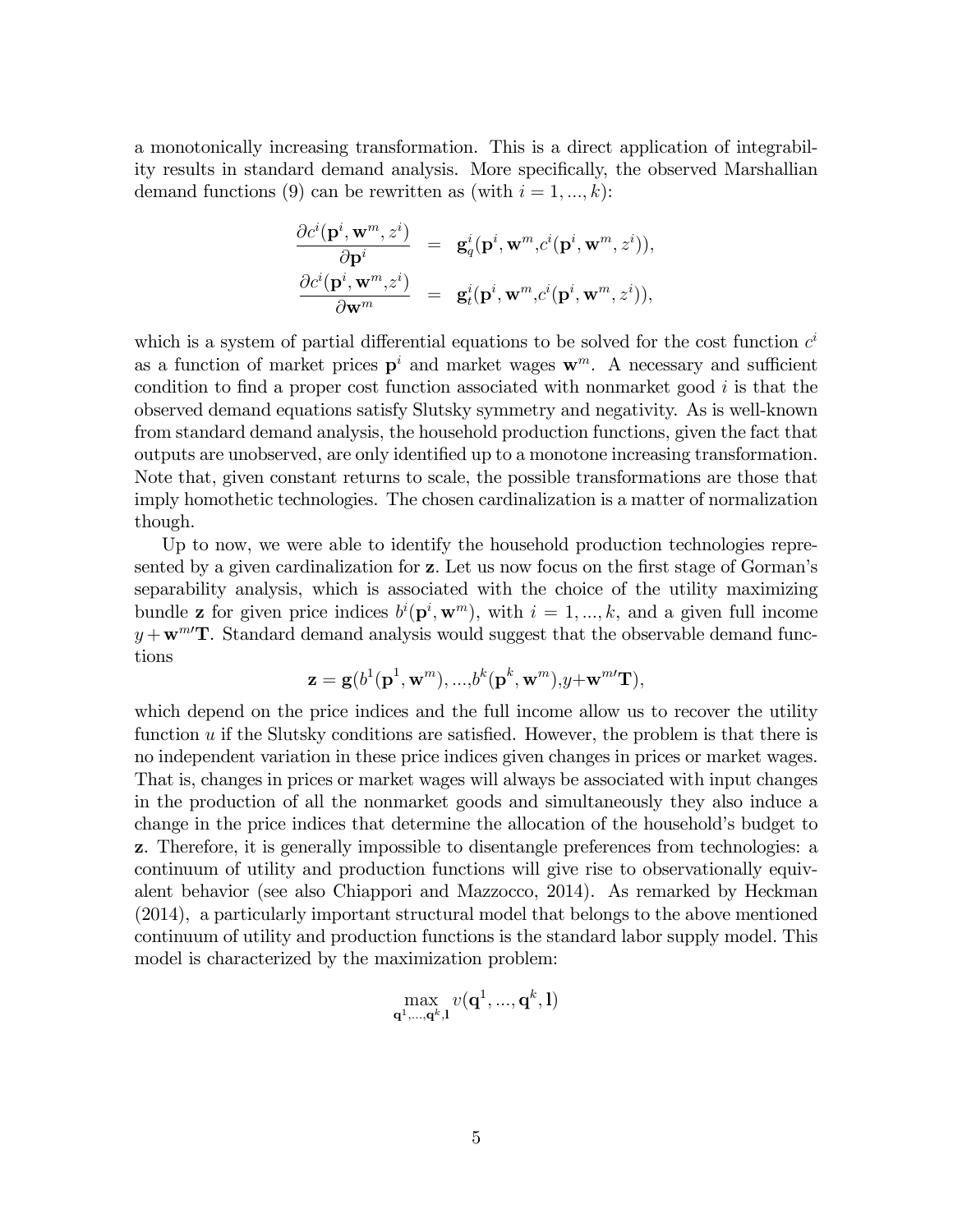subject to

$$
\sum_{i=1}^k \mathbf{p}^{i} \mathbf{q}^i + \mathbf{w}^{m} \mathbf{l} = y + \mathbf{w}^{m} \mathbf{T},
$$

where v is an appropriately defined utility function and  $\mathbf{l} = \sum_{i=1}^{k} \mathbf{t}^i$  is a vector containing the household members' leisure (which equals the total time available minus the time spent on market work) which is valued by their market wages  $\mathbf{w}^m$ . The observational equivalence between the standard labor supply and Becker's time allocation model is of course a very important empirical issue.

### 4 A simple solution

We now discuss a refined time allocation model that can be identified on the basis of observable data. Assume that there exists a vector  $\mathbf{s} = (s^1, ..., s^k)'$  of observable variables that do not contain any price or income information. Assume next that these variables and the production functions are related as follows (with  $i = 1, ..., k$ ):

$$
z^i = f^i(\mathbf{q}^i, \mathbf{t}^i)s^i.
$$
 (10)

In addition to the earlier discussed properties of homotheticity and nonjointness in production, the production functions are thus assumed to be related to the variables s in a very specific way. In particular, each household production technology  $i$  is associated with a production shifter  $s^i$ , which affects the overall productivity but not the optimal relative choice of the inputs  $q^i$  and  $t^i$  to produce an amount of  $z^i$ . The variable  $s^i$  can thus be interpreted as some observable total factor productivity.

We note that, contrary to taste shifters, production shifters are variables that affect observable choices only through their impact on the household production technologies and not via preferences. A potential production shifter in the household production function of child rearing may be minus the average age of the children in the household.<sup>2</sup> It may well be the case that two similar households, which differ with respect to the average age of the children, have the same relative allocation of time and money invested in children, while the absolute amounts differ given that early childhood investments are more efficient than late childhood investments (see Cunha and Heckman, 2007, and Cunha, Heckman and Schennach, 2010).<sup>3</sup> Another example of a production shifter could be education (see Michael, 1973).

Interestingly enough, we can relate production shifters to the influential paper on tastes by Stigler and Becker (1977). In their paper, these authors defend the inter-

<sup>&</sup>lt;sup>2</sup>Note that, by construction, the impact of an increase of a production shifter  $s^i$  will have a positive impact on the quantity of the nonmarket good  $z^i$  (see equation (10)). Consequently, specific production shifters need to be carefully defined.

<sup>3</sup>Of course, the similarity between this example and the work on early versus late childhood interventions is highly incomplete since we focus here on a static model, while the latter literature mainly focuses on the dynamic aspects of skill formation.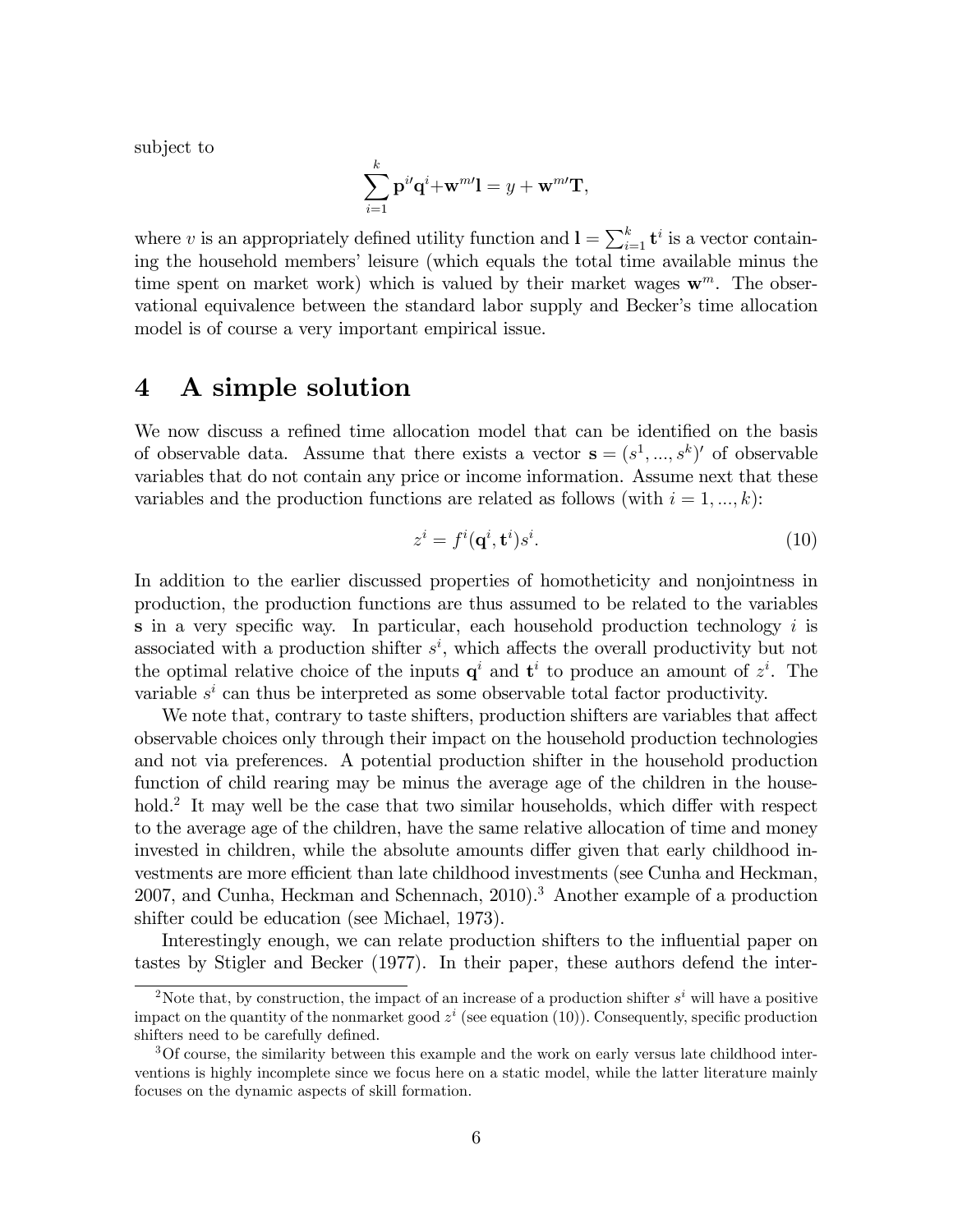pretation that preferences are stable and that they do not differ in important ways over people. Differences in observed behavior then are not explained by ad-hoc taste differences, but rather through differences in the household production functions that impact the income and prices faced by households. As we will demonstrate next, production shifters turn out to be very useful to identify Becker's (1965) time allocation model with uniform time use values.<sup>4</sup>

Let us again focus on Gorman's (1959) two-stage budgeting approach. Given our specific assumption about how production shifters enter the production functions (see equation (10), the household's optimal choices of the inputs to produce a nonmarket good *i* only depend on the market wages  $\mathbf{w}^m$ , the prices  $\mathbf{p}^i$  and  $y^i$ , the total budget spent on nonmarket good  $i$ . Consequently, once we condition on the former variables, production shifters play no role in the input allocation. In other words, the second stage of the two-stage budgeting process is exactly the same as the one discussed above (see equation (9)). This allows us to identify the household production technologies represented by a given cardinalization for z (see again equation (10)).

What remains to be proven is that we can also identify the first stage of Gorman's separability analysis, which is associated with the choice of the utility maximizing bundle **z**. Recall first that the production functions are assumed to be homothetic in prices and wages. Secondly, our assumption about the specific impact of the production shifters (in equation (10)) implies that the full income constraint now equals (compare with equation  $(8)$ :

$$
\sum_{i=1}^{k} \frac{b^{i}(\mathbf{p}^{i}, \mathbf{w}^{i})}{s^{i}} z^{i} = y + \mathbf{w}^{m} \mathbf{T}.
$$
 (11)

The demand equations associated with the nonmarket goods are therefore equal to:

$$
\mathbf{z} = \mathbf{g}(\frac{b^1(\mathbf{p}^1,\mathbf{w}^m)}{s^1},...,\frac{b^k(\mathbf{p}^k,\mathbf{w}^m)}{s^k},y+\mathbf{w}^{m\prime}\mathbf{T}).
$$

Contrary to what we had in the time allocation model without production shifters, we can now recover the utility function  $u$ , up to a monotone increasing transformation, if standard Slutsky conditions are satisfied. This happens through the variation in the production shifters **s**, and thus the 'prices'  $\frac{b^1(\mathbf{p}^1,\mathbf{w}^m)}{s^1}$  $\frac{1}{s^1},\mathbf{w}^m)}$ , ...,  $\frac{b^k(\mathbf{p}^k,\mathbf{w}^m)}{s^k}$  $\frac{\mathbf{y}, \mathbf{w}^{(m)}}{s^k}$ , while holding constant market prices  $\mathbf{p}^1, ..., \mathbf{p}^k$  and wages  $\mathbf{w}^m$ . Changes in the production shifters change the allocation of the full income to the different nonmarket goods, while holding constant the relative allocation of the inputs used to produce these nonmarket goods.

<sup>4</sup>Note that the production shifter concept introduced here is strongly related to a similar concept used by Cherchye, De Rock and Vermeulen (2012). These authors use production shifters to obtain identification of a generalization of Blundell, Chiappori and Meghir's (2005) collective labor supply model with home production. We remark that the collective approach allows us to relax the specific way of how production shifters enter the production functions. Finally, production shifters are also conceptually related to so-called special regressors (see Lewbel, 1998, 2000).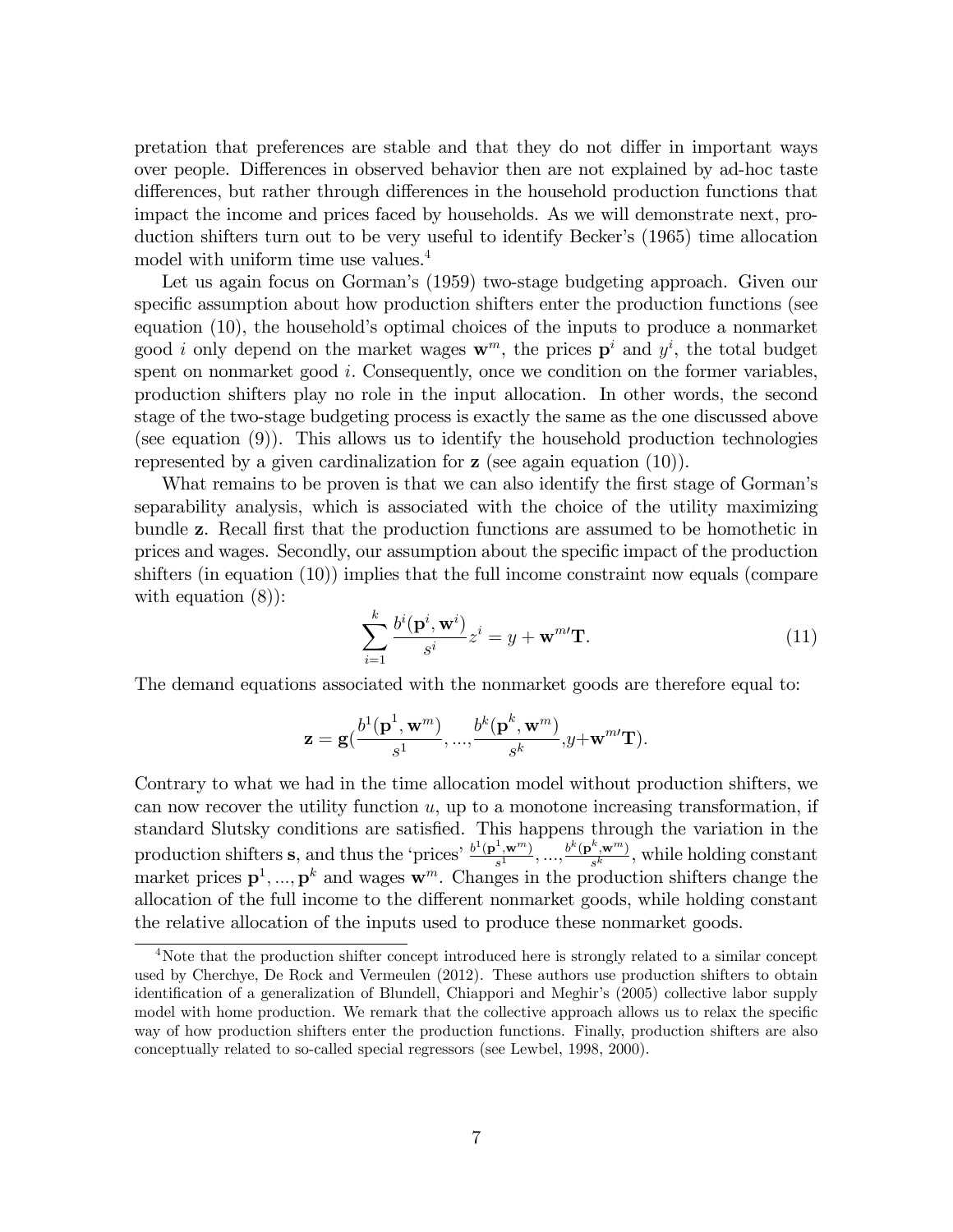### 5 Conclusion

We have demonstrated that the fundamental identification problem associated with the practical implementation of Beckerís (1965) time allocation model can be solved by means of a series of production shifters. In this short note, we focused on Beckerís unitary approach, which assumes that households behave as single decision makers. Importantly, however, a related identification strategy can also be used in more general models that account for intra-household allocation issues, as demonstrated in Cherchye, De Rock and Vermeulen (2012).

### References

- [1] Becker, G.S., 1965. A theory of the allocation of time. Economic Journal 75, 493- 517.
- [2] Blundell, R., Chiappori, P.-A., Meghir, C., 2005. Collective labor supply with children. Journal of Political Economy 113, 1277-1306.
- [3] Cherchye, L., De Rock, B., Vermeulen, F., 2012. Married with children: a collective labor supply model with detailed time use and intrahousehold expenditure information. American Economic Review 102, 3377-3405.
- [4] Chiappori, P.-A., Lewbel, A., 2014. Gary Becker's "A theory of the allocation of time". Economic Journal 125, 410-417.
- [5] Chiappori, P.-A., Mazzocco, M., 2014. Static and intertemporal household decisions. Working paper.
- [6] Cunha, F., Heckman, J., 2007. The technology of skill formation. American Economic Review P&P 97, 31-47.
- [7] Cunha, F., Heckman, J., Schennach, S., 2010. Estimating the technology of cognitive and noncognitive skill formation. Econometrica 78, 883-931.
- [8] Gorman, W.M., 1956. A possible procedure for analysing quality differentials in the egg market. Reprinted in Review of Economic Studies 47, 1980, 843-856.
- [9] Gorman, W.M., 1959. Separable utility and aggregation. Econometrica 27, 469- 481.
- [10] Heckman, J.J., 2014. Introduction to "A theory of the allocation of time" by Gary Becker. Economic Journal 125, 403-409.
- [11] Lancaster, K.J., 1966. A new approach to consumer theory. Journal of Political Economy 74, 132-157.